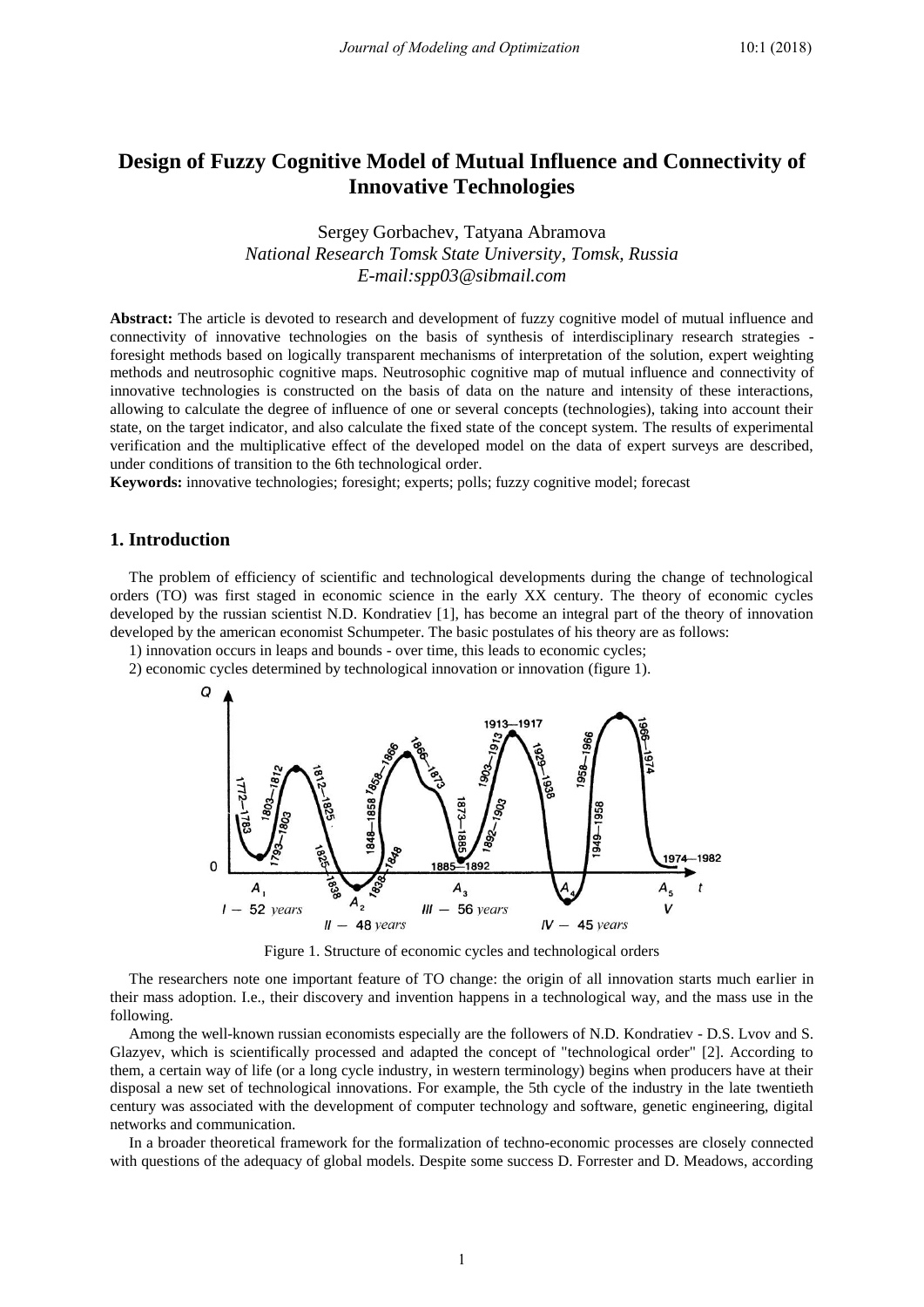to experts, the macro model of world dynamics, described by the authors 1970-x years, was too mechanistic: it was not taken into account the regional structure of the object, social, political factors, there were differences with the theories of economic growth were not taken into account the adaptive capacity of the world system with social, scientific and technological progress [3].

We believe that the main perspective and the novelty of the development of mathematical methods of feasibility analysis lies in the use and development of expert (foresight methods) in combination with intelligent methods of analysis and forecasting. In [4,5] for the first time describes the neuro-fuzzy predictive model of the trajectory of world economic and technological development (TED), allowing to measure the level and pace of TED countries relative to the reference trajectory.

In continuation of these works, the aim of this study is:

1) development of an extended conceptual model of foresight methods;

2) development of a fuzzy cognitive model of mutual influence and connectivity of innovative technologies based on foresight methods;

3) experimental verification of the developed model on the example of innovative technologies.

## **2. Design of fuzzy cognitive model of mutual influence and connectivity of innovative technologies**

#### **2.1. An extended conceptual model of foresight methods**

At present, a system of expert evaluation methods known as Foresight is widely known to identify priority areas of science, technological breakthroughs, strategic prospects for innovative development.

One of the basic methods of Foresight is the Delphi method, which is a multi-level expert survey with feedback [4]. Researchers note the continuous development of the system of Forsyte methods - over the past 20 years there is a great practical experience of their application. At present, there are several dozen methods that can be divided into quantitative and qualitative methods.

Quantitative methods include analysis of mutual influence, extrapolation, modeling, analysis and forecast of indicators, etc. Qualitative methods include interviews, literature reviews, morphological analysis, matching trees, scenarios, role plays, etc.

A completely specific set of methods for different projects may differ depending on many factors.

The results of the analysis of publications testify to the emerging tendency of a constant complication of the system of methods used. As for mega-projects devoted to the choice of technological priorities at the national level, here, in our opinion, new intellectual approaches are required to ensure objective assessments based not only on the quantitative analysis of empirical data (statistical indicators, patent statistics, bibliometric information), but and qualitative interpretation, with obtaining logically transparent mechanisms for explaining the solution. In this connection, the author of the article for the first time proposed a modified concept of foresight methods based on the addition of another vertex in the "foresight rhombus" of I. Miles and R. Popper [6] - "transparency" that transforms the original triangle into a pentagon (Figure 2).



Figure 2. An extended conceptual model of foresight methods

Thus, foresight methods can be grouped into five key categories:

1) Expertise: for verification of the results obtained based on the analysis of primary sources, it is necessary to discuss the development trends of the subject area with key experts in this field, representing science, business, public organizations;

2) Creativity: to anticipate the unexpected turns of the future development, it is necessary to introduce elements of creativity in analysis. A typical example of the creative methods are wild cards ("random factors", "Joker") and weak signals ("weak signals"). Thus, the essence of the method of wild cards is that on the basis of various kinds of information (scientific and journalistic articles, interviews with experts, etc.) identifies events that have a low probability of occurrence, but are able to exert great influence on the further course of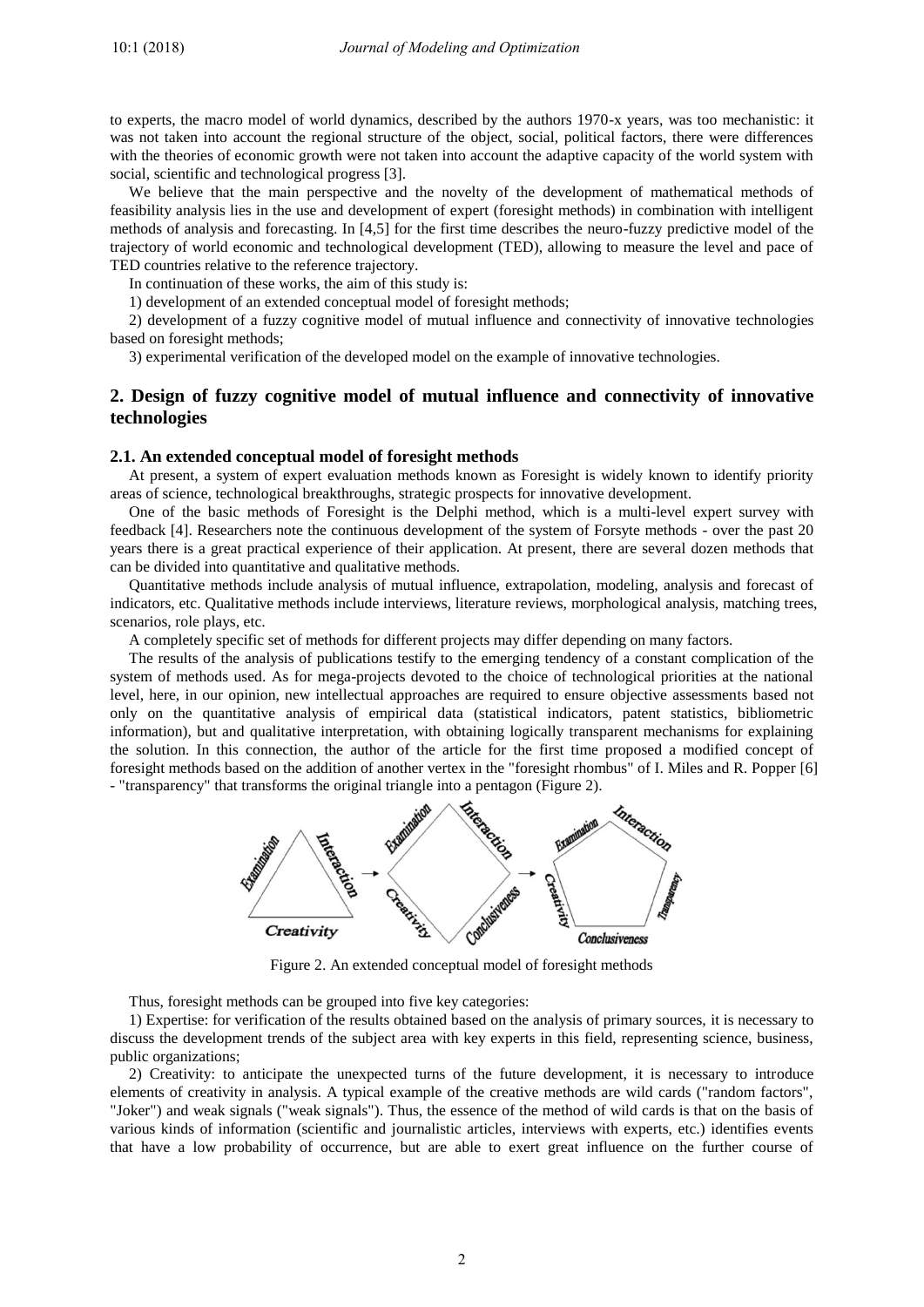development. One of the salient examples of wild cards is the accident at the nuclear power plant "Fukushima", which forced the international community to take a new look at the prospects of nuclear power development;

3) Interaction: in the process of foresight needs to involve as many stakeholders, including representatives of science, business, and government, providing them with an ongoing dialogue regarding future development. If the subject of the research affects the wider society, much attention should be paid to informing the public about the progress of the foresight and its main conclusions. This is achieved by conducting different workshops, panels of citizens, etc.;

4) Conclusiveness: the reliability of results of foresight must be based on previously published works and to study the best international practices in the subject area;

5) Transparency (transparency): quantitative results should be accompanied by qualitative interpretations that are logically transparent mechanisms explain the solution using Data Mining methods (identification of knowledge from data).

#### **2.2 Сoncept of expert weighing**

 $\sqrt{2}$ 

According to S. Glazyev, currently it can be to observe the emergence of a new technological order as a certain set of conjugate technology basic industries, at roughly the same level of technological development [2]. Therefore, an important condition for the formation of a new technological order is rapport and interaction as a basis for the formation of load-bearing sectors and clusters of economy of the new technological order.

In the course of foresight research [6] experts were asked on a 10-point scale to assess the degree of interaction between technologies from the point of view of influence on the process of conjugation and formation of supporting industries and clusters the new economy TO (assessment of the impact of technology X on technology Y, in terms of their interactions for the formation of supporting industries may be different from the assessment of the impact of technology Y on technology X). The answer was formulated in the form of a triplet (amin, a, amax).

Based on the source of information, experience and intuition of the experts often are confident enough to quantify the bounds (intervals) of possible (allowed) values of the parameters and their most probable (preferred) values. For example, experts can describe primary data using triangular fuzzy numbers with the following membership function  $\mu_A(x)$  of fuzzy set *A* (figure 3):<br>  $\begin{cases} 0, & x \leq a \end{cases}$ 

$$
\mu_A(x) = \begin{cases}\n0, & x \le a \\
\frac{x-a}{b-a}, & a \le x \le b \\
\frac{c-x}{c-b}, & b \le x \le c \\
0, & c \le x\n\end{cases} \tag{1}
$$

The following formula simulates the position of the expert: "parameter *A* is approximately equal to *b* and is clearly part of the segment *[a, c]*".



Figure 3 Triangular membership function

#### **2.3 Neutrosophic cognitive maps**

For research and development of a complex system interacting with other factors (concepts) on the basis of data on the nature and intensity of these interactions in cognitive studies in recent years, often uses fuzzy cognitive maps (FCM) [7], first introduced in the scientific use by B. Kosko in 1986. The contrast to the classical cognitive maps lies in the fact that the FCM represent a fuzzy directed graph whose nodes are fuzzy sets. Directed edges of the graph not only represent the causal relationships between concepts, but also determine the degree of influence (weight) of linked concepts in the interval [0;1].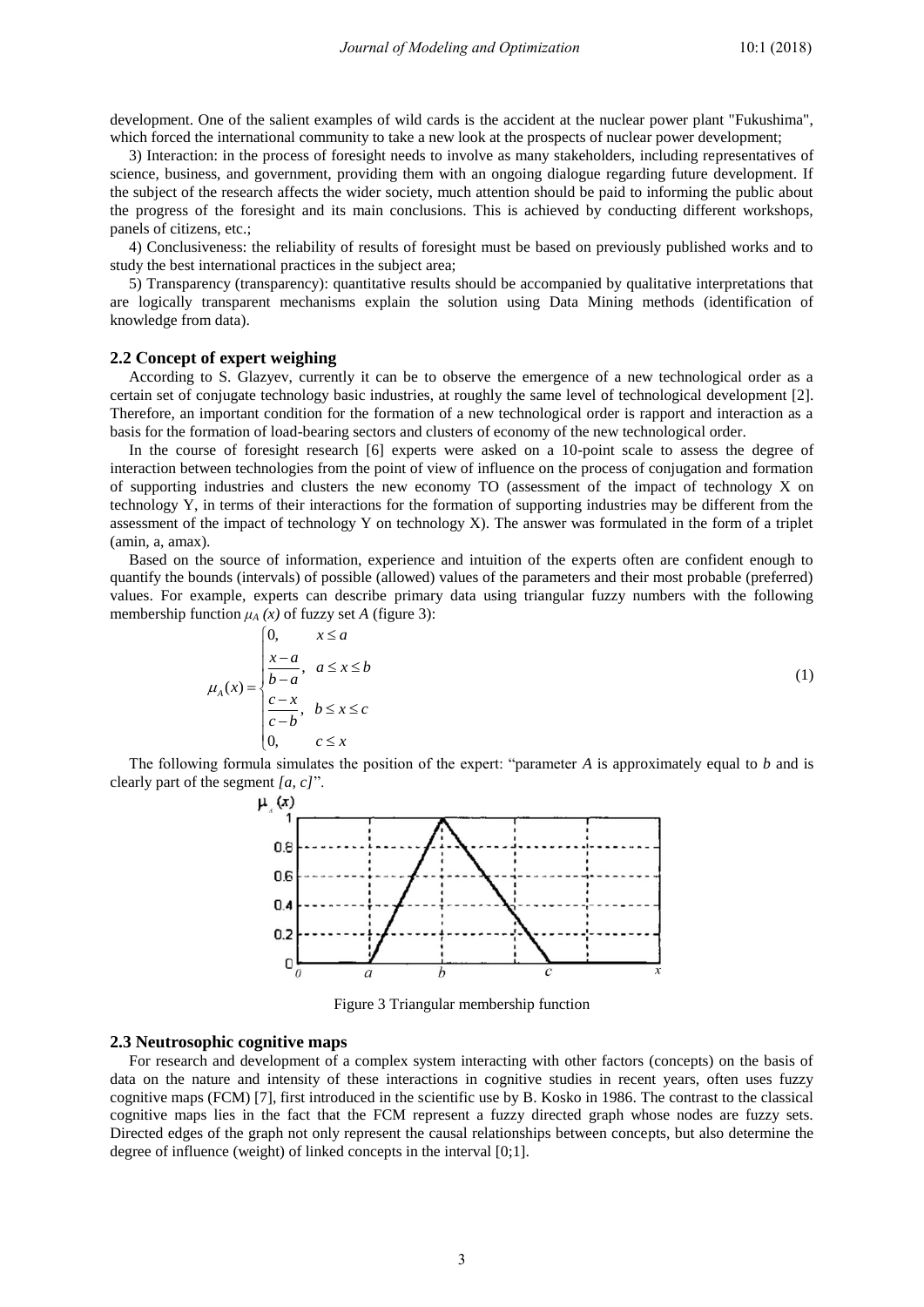Thus, the FCM defined 2 relationships between factors:

1) the absence of relations;

2) having relations with a certain degree of influence.

In the publication [8] indicates a third option of interaction between elements of the system – uncertainty. Obviously, it is applicable in cases when it is impossible to determine the mutual influence between concepts, but also to deny its existence is also not warranted. In this case, edges corresponding to the relations of uncertainty, denoted by the dashed line, the values of intensity I. Such as cognitive maps got the name neutrosophic cognitive maps (NCM). The results show that compared with fuzzy cognitive maps the neutrosophic cognitive maps allow more accurate modeling of complex systems in real conditions, in addition:

1) there is no need for prior specification of concepts and relations of influence;

2) there is a possibility of visual presentation of the simulated subject area within the system;

3) NCM are constructive, visibility and relative ease of interpretation with their help, the cause-and-effect relationships (relations) between concepts;

4) there is integration with the methods of assessing the results of the analysis.

Part of the relationship between factors can be determined using statistical methods [9]. At the same time using NCM can supplement the other concepts and relationships, using expert methods. In other words, in the conditions of incompleteness of the statistical data to generate accurate output you have the option to supplement the primary data base expertise – this procedure allows you to increase the base to generate a potentially more reliable conclusion.

The general approach for the formation of NCM include:

1) formation of a list of factors of the analyzed system, usually relevant expert issues foresight studies;

2) establishment of relationships between them, on the basis of expert assessments.

To more correctly describe the methods of neutrosophic cognitive modeling, it is necessary to bring the base definitions [8].

*Definition 1.*

NCM with edges weights taking values {[-1, 1], I} is called a complex NCM.

*Definition 2.*

Let  $C_1, C_2, ..., C_n$  are nodes of NCM, then neutrosophic matrix of this map is defined as  $N(E) = (e_{ij})$ , where  $e_{ij}$ is the weights of directed edges  $C_iC_j$ , takes values  $e_{ij} \in \{[-1, 1], I\}$ . In this case,  $N(E)$  is called neutrosophic adjacency matrix.

*Definition 3.*

Let  $A=(a_1, a_2, a_3,..., a_n)$ , where  $a_i \in \{0, 1, 1\}$ , then *A* is called neutrosophic the instantaneous state vector, denoting on, off or indeterminate state of the node at the moment, in other words:

 $a_i = 0$  if the node is off (has no effect),

 $a_i = 1$  if the node is enabled (it is single exposure),

 $a_i = I$ , if the node is not defined (impact not specified).

*Definition 4.*

Natcc is called cyclic if its edges form a directed cycle. If the causality runs through the entire cycle, NCM called a dynamic system.

*Definition 5.* 

Let the nodes  $C_1$ ,  $C_2$ ,...,  $C_n$  form a cycle, then if the node  $C_i$  is enabled and causality, going through the cycle, returns back to *С<sup>i</sup>* , then this means that the dynamical system moving in a circle. If this is true for any node *С<sup>i</sup>* for *i=1,2,…,n,* then this situation is called equilibrium position of a dynamical system or a hidden pattern of NCM.

The state vector, which is the equilibrium position, called the fixed point.

Using NCM possible to establish the degree of influence of a particular concept (or group of concepts) on other concepts of the system is influenced not influenced and targeted [10,11]. Thus there is a possibility to predict the degree of implementation of the target. Thus, the so-called multiplicative effect can be achieved. It is characterized by the increasing influence by a certain node in the graph causes the increase of influence to the next node in the causal chain.

### **2.4 Experimental results and discussion**

Based on the conducted foresight research experts evaluated including the degree of interaction of innovative technologies in conditions of transition to the 6th technological order, from the point of view of influence on the process of conjugation and formation of the load-bearing sectors and clusters of economy of the new technological order.

In Figure 4 shows Neutrosophic cognitive map of mutual influence and connectivity of innovative technologies, generated by the results of foresight studies (numbering corresponds to their technology list in the questionnaire).

4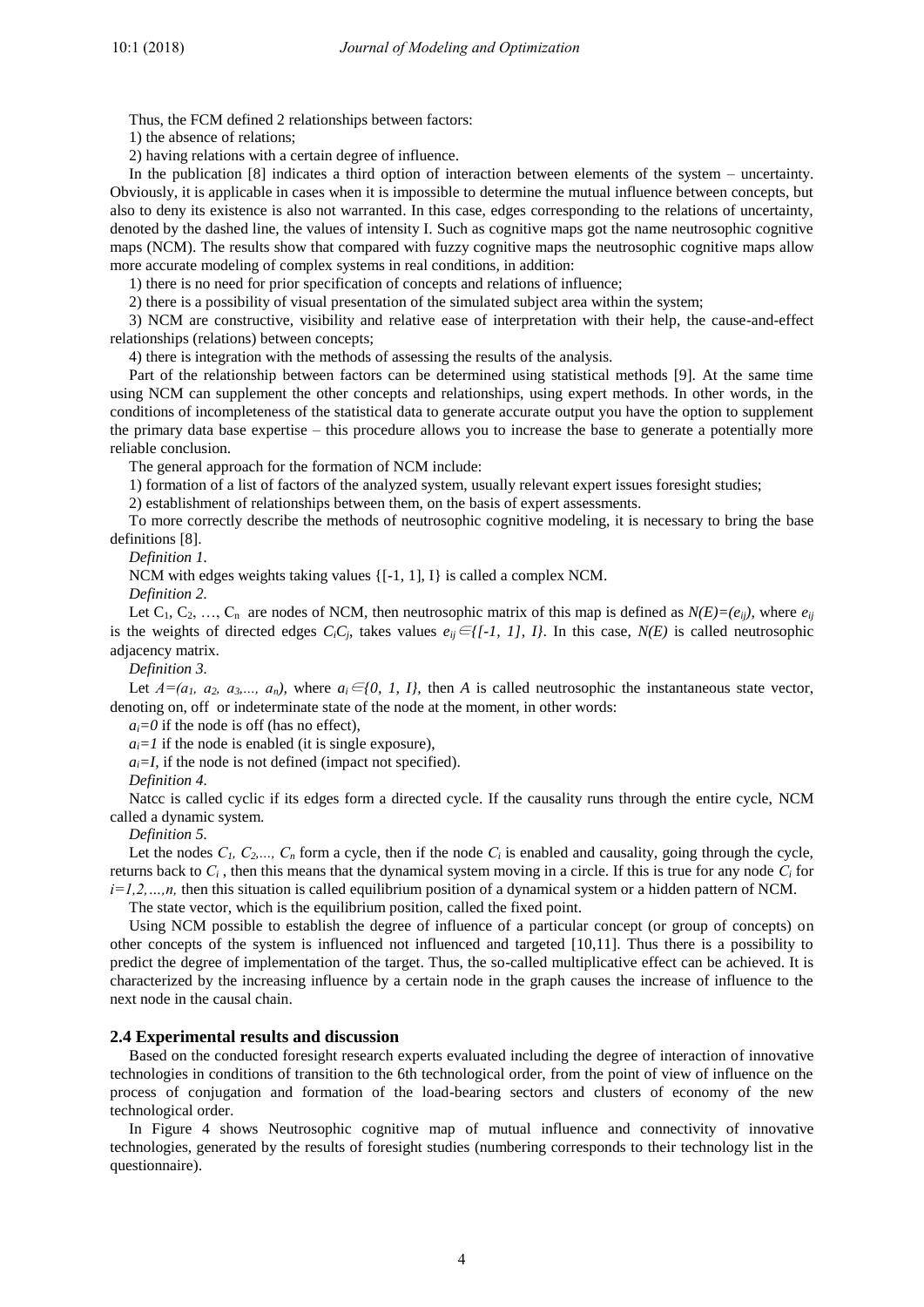

Figure 4. Neutrosophic cognitive map of mutual influence and connectivity of innovative technologies

|  |  |  | The adjacency matrix obtained from the Neutrosophic cognitive map has the form: |  |
|--|--|--|---------------------------------------------------------------------------------|--|
|  |  |  |                                                                                 |  |

| $\overline{0}$ | 0        | $W_{3,5}$        | 0         | 0              | 0                | 0          | 0               | 0           | 0                | 0                | 0                | 0        |
|----------------|----------|------------------|-----------|----------------|------------------|------------|-----------------|-------------|------------------|------------------|------------------|----------|
| 0              | 0        | I                | $W_{4,6}$ | 0              | 0                | $W_{4,10}$ | 0               | 0           | $\overline{0}$   | 0                | 0                | 0        |
| 0              | 0        | 0                | $W_{5,6}$ | 0              |                  | 0          | 0               | 0           | 0                | 0                | $\boldsymbol{0}$ | $W_5$    |
| 0              | $\theta$ | $\overline{0}$   | 0         | 0              | 0                | 0          | $W_{6,11}$      | 0           | $\overline{0}$   | 0                | 0                | $W_6$    |
| $\theta$       | $\Omega$ | $\overline{0}$   | 0         | 0              | 0                | 0          | $W_{7,11}$      | 0           | $\overline{0}$   | 0                | 0                | $W_7$    |
| 0              | $\Omega$ | $\overline{0}$   | 0         | $\overline{0}$ | 0                | 0          | $W_{8,11}$      | 0           | $\overline{0}$   | $\overline{0}$   | $\overline{0}$   | $W_8$    |
| 0              | 0        | $W_{10,5}$       | Ι         | $W_{10,7}$     | 0                | 0          | 0               | 0           | $\mathbf{0}$     | $\boldsymbol{0}$ | 0                | $\theta$ |
| 0              | 0        | 0                | 0         | $W_{11,7}$     | $W_{11,8}$       | 0          | 0               | 0           | $\mathbf{0}$     | $\overline{0}$   | 0                | $W_{11}$ |
| 0              | $\Omega$ | 0                | 0         | 0              | $\overline{0}$   | 0          | 0               | 0           | $\mathbf{0}$     | 0                | 0                | $W_{12}$ |
| 0              | 0        | $\boldsymbol{0}$ | 0         | $W_{14,7}$     | 0                | 0          | $W_{14,11}$     | 0           | $\boldsymbol{0}$ | $W_{14,16}$      | 0                | 0        |
| 0              | 0        | $\boldsymbol{0}$ | 0         | $W_{16,7}$     | 0                | 0          | $W_{16,11}$     | 0           | $\overline{0}$   | $\overline{0}$   | 0                | 0        |
| 0              | 0        | $\overline{0}$   | 0         | 0              | $\boldsymbol{0}$ | 0          | $W_{\rm 18,11}$ | $W_{18,12}$ | $\boldsymbol{0}$ | 0                | 0                | $W_{18}$ |
| 0              | 0        | $\boldsymbol{0}$ | 0         | 0              | 0                | 0          | 0               | 0           | $\boldsymbol{0}$ | 0                | 0                | 0        |
|                |          |                  |           |                |                  |            |                 |             |                  |                  |                  |          |

The purpose of the analysis: using of NCM will calculate the degree of exposure to one or more of the concepts (technologies), taking into account their condition on the target.

Consider the impact on the system, for example, the concept of the *T5*. Based on definition, authors show how is a fixed point under the condition that the system is affected by the state vector  $A_1=(0\ 0\ 1\ 0\ 0\ 0\ 0\ 0\ 0\ 0\ 0)$ .

First multiply the vector  $A_I$  on the Neutrosophic adjacency matrix of *W*, and the result will build a new state vector. Then multiply the obtained in the previous stage vector *A<sup>2</sup>* on the Neutrosophic adjacency matrix *W*, preadding *1* to the third component of vector (this is necessary in order to account for the initial single exposure). Next to the received result of the multiplication in a similar way write the state vector. Iterative procedure is conducted until the state vector at step *n* will be equal to the state vector at step *n-1*. This means that the result of the iterative procedure we managed to reach the fixed point:

 $A_1W=(0\ 0\ 0\ w_{5,6}\ 0\ 1\ 0\ 0\ 0\ 0\ 0\ w_{5}) \rightarrow A_2=(0\ 0\ 1\ 1\ 0\ 0\ 0\ 0\ 0\ 0\ 0\ 1)$ 

 $A_2W=(0\ 0\ 0\ w_{5,6}\ 0\ I\ w_{4,10}\ w_{6,11}\ 0\ 0\ 0\ 0\ (w_5+w_6)) \rightarrow A_3=(0\ 0\ 1\ 1\ 0\ 0\ 1\ 1\ 0\ 0\ 0\ 0\ 1)$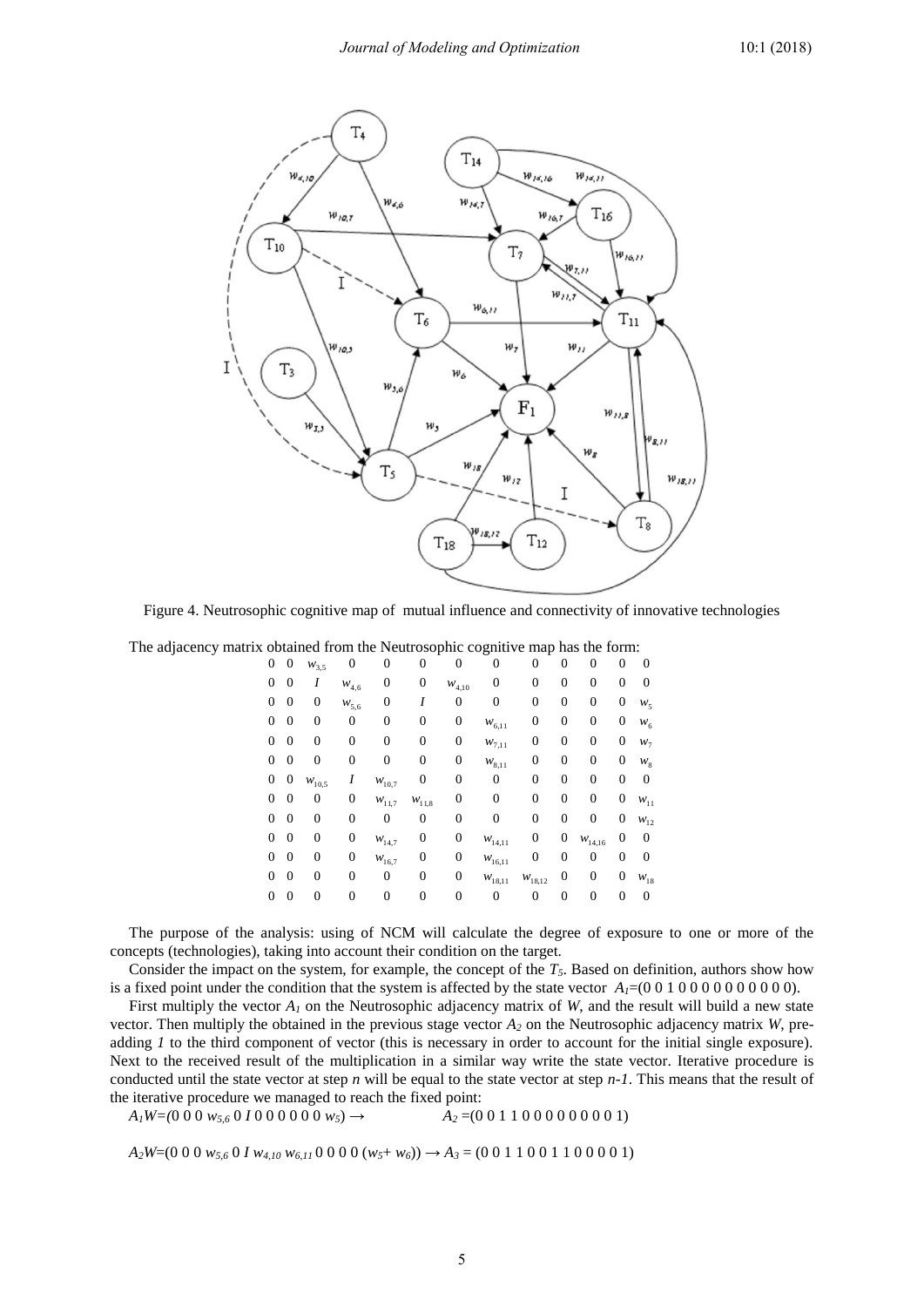$A_3W=(0\ 0\ w_{10,5}(w_{5,6}+I)(w_{10,75}+w_{11,7})(I+w_{11,8})\ 0\ w_{6,11}\ 0\ 0\ 0\ 0\ (w_{5}+w_{6}+w_{11}))\rightarrow$  $A_4 = (0\ 0\ 1\ 1\ 1\ 1\ 0\ 1\ 0\ 0\ 0\ 0\ 1)$ 

 $A_4W=(0\ 0\ 0\ w_{5,65}\ w_{11,7}(I+w_{11,8})\ 0\ (w_{6,11}+w_{7,11}+w_{8,11})\ 0\ 0\ 0\ 0\ (w_5+w_6+w_7+w_8+w_{11}))\rightarrow$  $A_5 = (0 0 1 1 1 1 0 1 0 0 0 0 1) = A_4$ 

In this case a fixed point is reached in 4 iterations. The value  $A_4W$  represents the system state vector, each element of which describes the impact applied to the corresponding concept in the result of a single impact *T5*.

A special case of the simultaneous action of several of the concepts  $T_5$ ,  $T_7$ ,  $T_8$ , ie the effect of the vector  $B_1=0$ 0 1 0 1 1 0 0 0 0 0 0 0):

*B*<sub>1</sub>W=(0 0 0 *w*<sub>5,6</sub> 0 I 0 (*w*<sub>7,11</sub>+ *w*<sub>8,11</sub>) 0 0 0 0 (*w*<sub>5</sub>+ *w*<sub>7</sub>+ *w*<sub>8</sub>))→

$$
B_2 = (0\ 0\ 1\ 1\ 1\ 1\ 0\ 1\ 0\ 0\ 0\ 0\ 1)
$$

$$
B_2W = (0\ 0\ w_{10,5}\ w_{5,6}\ w_{11,7}\ (I + w_{11,8})\ 0\ (w_{6,11} + w_{7,11} + w_{8,11})\ 0\ 0\ 0\ 0\ (w_5 + w_6 + w_7 + w_8)) \rightarrow
$$
  

$$
B_3 = (0\ 0\ 1\ 1\ 1\ 1\ 0\ 1\ 0\ 0\ 0\ 0\ 1) = B_2
$$

Analyzing the obtained results, it can be concluded that the change effect on the target depends on what concepts have been impacted.

The combination of neutrosophic cognitive modeling with models of neuro-fuzzy inference provides the opportunity to carry out a deep analysis of semi-structured problems. Another advantage is the ability to enter, based on expert assessment, additional primary data, which in certain cases may lead to an increase in the reliability of the conclusions to decision-makers.

## **3. Conslutions**

The use of fuzzy cognitive maps as a tool for modeling semi-structured systems allows to clearly and flexibly to represent the analyzed system, as well as easy to interpret causal relationships between concepts.

The result of combining neutrosophic cognitive modeling with the results of neuro-fuzzy conclusion is the author obtained additional intelligent foresight tool, providing logical transparency of the forecasting studies. It gives the opportunity to deeply and quickly analyze scientific, technological and innovation development, taking into account many signs, their significance, mutual influence and contingency with multiplier effects, and also to carry out a situational analysis depending on the target factor. On the other hand, the methods allow for the possibility of introducing additional expert data, which in general case can increase the reliability of the conclusions.

Prospects for the development of the methods of cognitive modeling are concerned with the mathematical justification, developing algorithms for automatic construction of cognitive maps based on the data selection and adaptation of methods of training the neural network used for identification of complex dynamic systems neurofuzzy inference and control and have a practical purpose in the systems of decision support for the analysis and forecast of scientific-technological and innovative development of objects and territories.

#### **4. Acknowledgment**

Research performed under the program of increase of competitiveness of National research Tomsk state University among the world's leading scientific and educational centers, with the financial support of Russian Foundation for Basic Research, grant № 16-29-12858.

#### **5. References**

[1] Kondratiev N.D. Big cycles of conjuncture and theory of foresight. Moscow, Russia: "Economy". 2002

[2] Glazyev S.K. Theory of long-term economic development. Moscow, Russia: "VlaDar". 1993

[3] Forrester D. The global dynamics. Moscow, Russia: AST, 2003

[4] Abramova T.V., Vaganova E.V., Gorbachev S.V., Gribovsky M.V., Syryamkin V.I., Syryamkin M.V., Yakubovskaya T.V. The cognitive system of monitoring and forecast of scientific-technological development of the state. Tomsk, Russia: Publishing house of Tomsk state University. 2012.

[5] Gorbachev S.V., Abramova T.V. Neural network modeling of the trajectory of the global techno-economic development. Telecommunications, 7, 2014: p.43-49

[6] Popper R. Methodology: Common Foresight Practices & Tools. London, UK: Edward Elgar, 2007